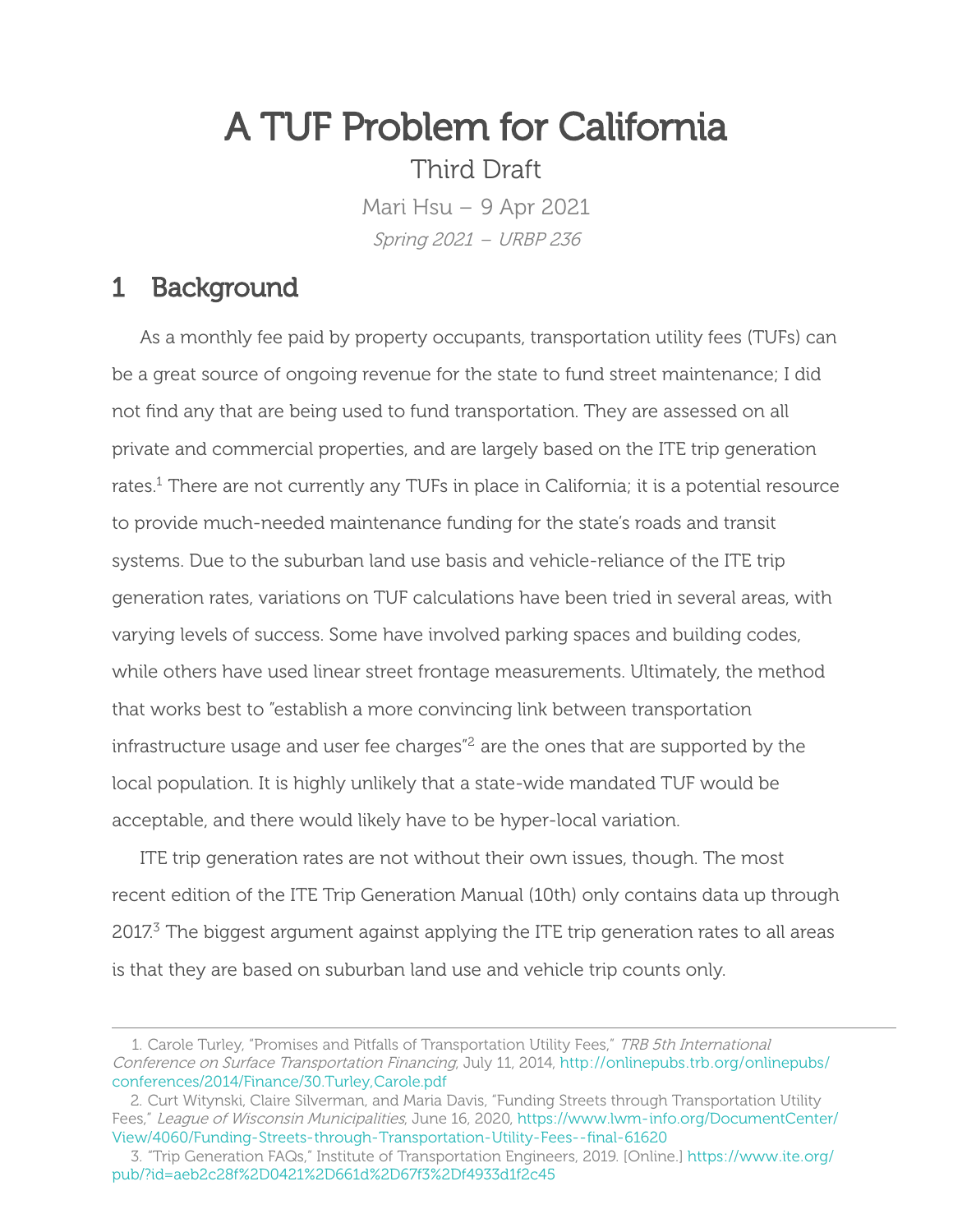The application of suburban data in urban settings can overestimate motor vehicle demand. The result has been past decisions where:

- modes such as bicycle, pedestrian, transit, and rideshare (carpooling and shared mobility) may have been largely ignored, resulting in inadequate support or capital
- mitigation of vehicle impacts may have exceeded needs
- potential imbalance of transportation fees, exactions and public improvements may have occurred
- parking may have been overbuilt
- the consequences of urban development on greenhouse gases may have not been properly understood <sup>4</sup>

Understanding trip generation rates is key to their success as the basis for TUFs, since anyone may ask why they're being charged a certain rate. It is a fairly simple premise that the general public can grasp if they're interested, and public support is going to be key in California where instituting a TUF would be a ballot measure. This is only one aspect of the political feasibility of TUFs in California, but it is more important here than in other states that do not have the same ballot measure process. If members of the public feel that the trip generation rates are generating an unfair TUF for them, the suburban basis of the ITE trip generation rate is an easy way to fight it as being inappropriate for a particular locality. The fact that the existing rates do not account for anything other than vehicles is also troubling for using TUFs to generate money for transit or bike lane maintenance.

As seen in the table on page 4, using these pre-determined trip generation numbers is clearly the most popular TUF basis, likely because it's the easiest. Further investigation of the listed cities could be done to determine if the suburban nature of

<sup>4.</sup> R. McCourt et al., *Urban and Person Trip Generation White Paper*, technical report (2016. [Online]), <https://www.ite.org/pub/?id=a3b0272a%2Daa7e%2D11a2%2D45b9%2D51f2353dd32e>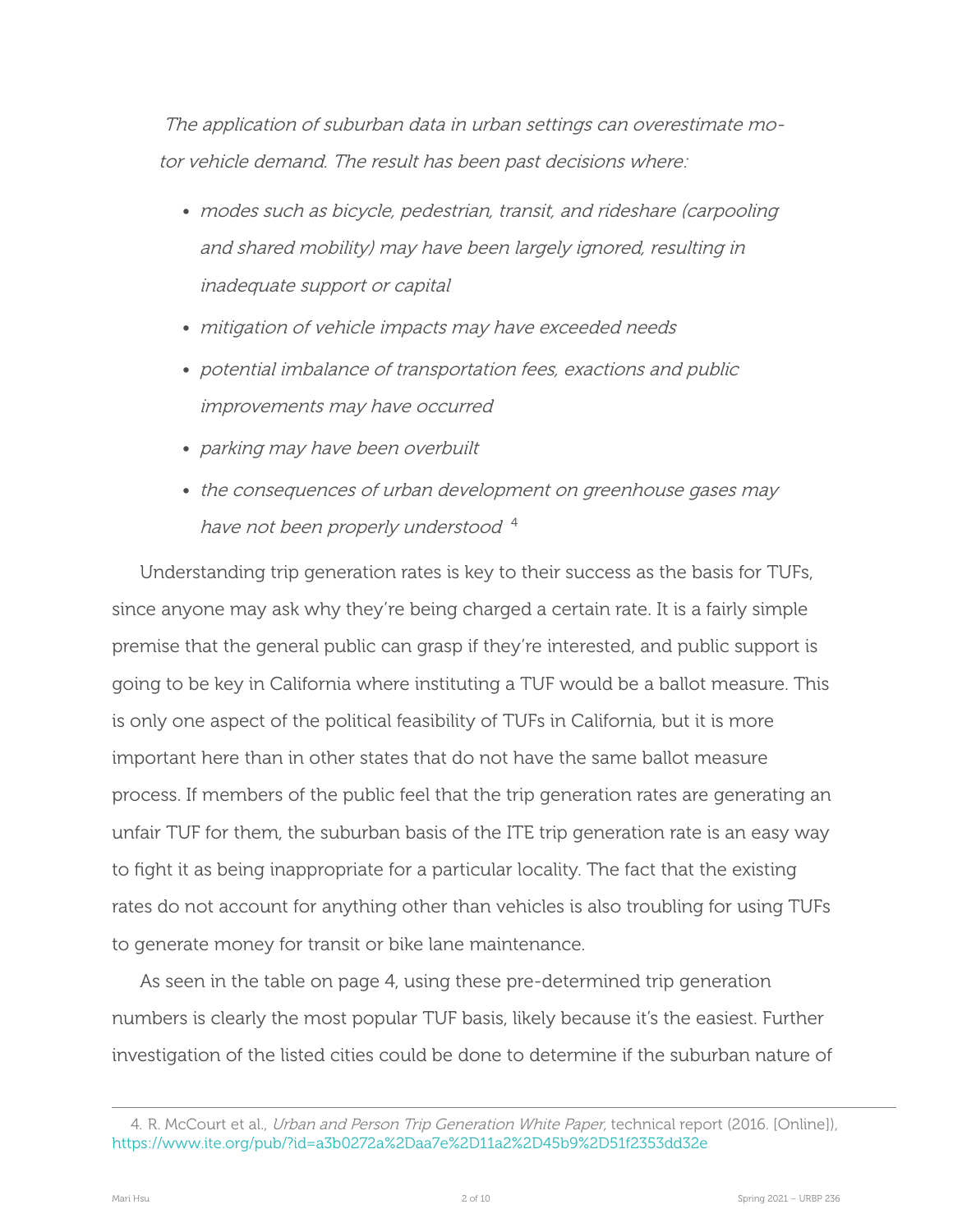the ITE trip generation numbers is in fact appropriate in those cases, too. However, for state-wide application in a built environment as diverse as California, a basis that includes other trip styles is needed. I was particularly intrigued by the "Flat fee per unit per parking space" in Tigard,  $OR - it's$  the only parking-related TUF on this list. A more recent table<sup>5</sup> shows both Ashland an Florence, Oregon, also using required parking spaces as a basis for their TUF calculations<sup>6</sup> but Tigard is the one that I was able to investigate most fully. Since the other two were not listed in the 2007 table as using parking, it seems reasonable to assume that it was a more recent change.

# 2 Case Study of Tigard, OR – Parking and TUFs

Parking as a basis for a TUF could be a great way to both incentivize building less parking as well as locating near transit for better accessibility. With the ongoing conversations about changing parking requirements in CEQA, $^7$ , the push to reduce parking in general from experts like Donald Shoup, $8$  and the popularization of other uses of existing parking lots, $9$  parking-based TUFs add an interesting angle on that conversation. Most of the current information from Tigard doesn't seem to include much about parking, so I contacted them for further information.

Based on my email conversation with Toby LaFrance, City of Tigard's Finance and Information Services Director, they began their Street Maintenance Fee (SMF) – a specific type of TUF – calculations using development code requirements for parking as proxy for trip generation. Due to the issues with the ITE-calculated trip generation metrics, it seems reasonable for municipalities to find ways to modify those values to

<span id="page-2-0"></span><sup>5.</sup> Carole Turley Voulgaris, "A TUF Sell: Transportation Utility Fees as User Fees for Local Roads and Streets," 2016, https://journals-sagepub-com.libaccess.sjlibrary.org/doi/full/10.1177/1087724X16629961 6. [ibid.,](#page-2-0) page 313

<sup>7.</sup> Arthur F. Coon, "Is "Parking" Really A CEQA Impact? Same As It Ever Was!," JDSupra Blog, June 26, 2013, https://www.jdsupra.com/legalnews/is-parking-really-a-cega-impact-same-53939/

<sup>8.</sup> Donald Shoup PhD, "Parking Reforms," [Online.] <https://www.shoupdogg.com/reforms/>

<sup>9.</sup> S A Rogers, "Free of Parking: Cities Have a Lot to Gain from Recycling Car-Centric Space," 99 Percent Invisible, March 1, 2019, https://99percentinvisible.org/article/free-of-parking-cities-have-alot-to-gain-from-recycling-car-centric-space/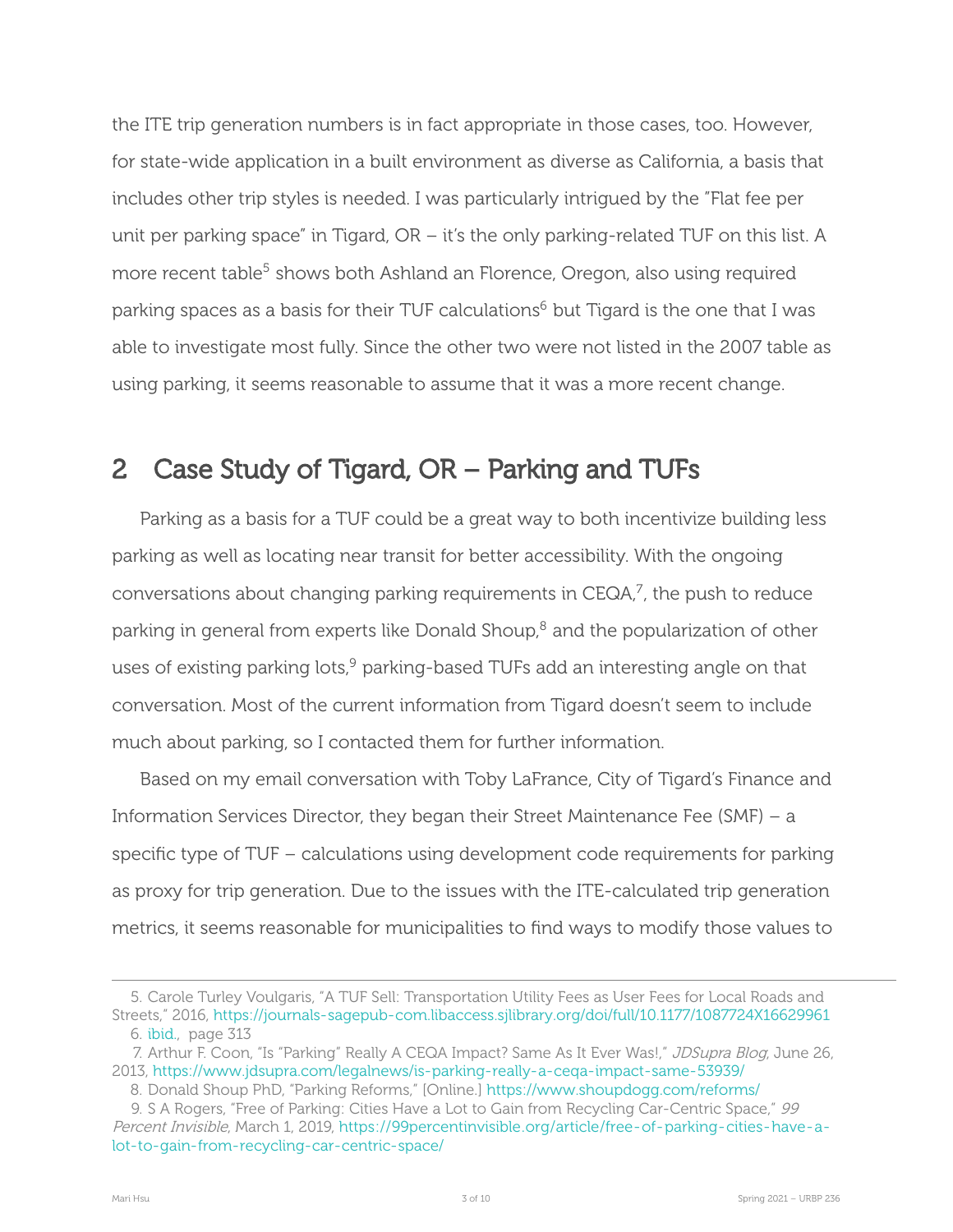| Fort Collins<br><b>CO</b><br>1984<br>Discontinued 1987<br>Front footage<br>Validated 1990<br>Trip generation<br>Flat fee per unit per acre<br>2001<br>CO<br>Loveland<br>In use<br>Flat fee<br><b>FL</b><br>Port Orange<br>Invalidated 1994<br>1992<br>ID<br>Pocatello<br>1986<br>Trip generation<br>Discontinued 1986<br>Invalidated 1999<br>Ashland<br>OR.<br>Flat fee per unit<br>1989<br>In use<br><b>OR</b><br>Bay City<br>2003<br>In use<br>Determined by council<br><b>OR</b><br>Corvallis<br>2005<br>Trip generation<br>In use<br>Flat fee per unit<br><b>OR</b><br>Eagle Point<br>1990<br>In use<br>Gross floor area<br><b>Grants</b> Pass<br>Flat fee per unit<br>OR<br>2001<br>In use<br>Trip generation<br>Gross floor area<br>Hillsboro<br>Effective 2009<br>Flat fee per unit<br><b>OR</b><br>2008<br>Trip generation<br>Hubbard<br><b>OR</b><br>2001<br>In use<br>Flat fee per unit<br>Trip generation<br>Flat fee<br><b>OR</b><br>La Grande<br>In use<br>1985<br>Flat fee<br><b>OR</b><br>2003<br>Lake Oswego<br>In use<br>Trip generation<br>Gross floor area<br>Medford<br><b>OR</b><br>1991<br>In use<br>Trip generation<br><b>OR</b><br>Milwaukie<br>2006<br>In use<br>Trip generation<br><b>OR</b><br>North Plains<br>2003<br>In use<br>Trip generation<br><b>OR</b><br>Oregon City<br>2008<br>In use<br>Trip generation<br><b>OR</b><br>Philomath<br>2003<br>Trip generation<br>In use<br>Gross floor area<br><b>OR</b><br>Phoenix<br>1994<br>In use<br>Flat fee per unit<br>Trip generation<br>Talent<br>Trip generation<br>OR<br>In use<br>2000<br><b>OR</b><br>Tigard<br>Flat fee per unit<br>2003<br>In use<br>per parking space<br><b>OR</b><br>Tualatin<br>1990<br>In use<br>Trip generation<br><b>OR</b><br>Wilsonville<br>In use<br>Flat fee per unit<br>1997<br>Trip generation<br>Gross floor area<br>TХ<br>Austin<br>1990<br>In use<br>Trip generation<br><b>WA</b><br>Soap Lake<br>Invalidated 1995<br>Flat fee<br>1992<br>WI<br>Abandoned 2005<br>2005<br>Flat fee per unit<br>Oconomowoc<br>Trip generation | State | City | Year Adopted | Outcome | Basis            |
|------------------------------------------------------------------------------------------------------------------------------------------------------------------------------------------------------------------------------------------------------------------------------------------------------------------------------------------------------------------------------------------------------------------------------------------------------------------------------------------------------------------------------------------------------------------------------------------------------------------------------------------------------------------------------------------------------------------------------------------------------------------------------------------------------------------------------------------------------------------------------------------------------------------------------------------------------------------------------------------------------------------------------------------------------------------------------------------------------------------------------------------------------------------------------------------------------------------------------------------------------------------------------------------------------------------------------------------------------------------------------------------------------------------------------------------------------------------------------------------------------------------------------------------------------------------------------------------------------------------------------------------------------------------------------------------------------------------------------------------------------------------------------------------------------------------------------------------------------------------------------------------------------------------------------------------------------------------------------------------------------------------------------------------------|-------|------|--------------|---------|------------------|
|                                                                                                                                                                                                                                                                                                                                                                                                                                                                                                                                                                                                                                                                                                                                                                                                                                                                                                                                                                                                                                                                                                                                                                                                                                                                                                                                                                                                                                                                                                                                                                                                                                                                                                                                                                                                                                                                                                                                                                                                                                                |       |      |              |         |                  |
|                                                                                                                                                                                                                                                                                                                                                                                                                                                                                                                                                                                                                                                                                                                                                                                                                                                                                                                                                                                                                                                                                                                                                                                                                                                                                                                                                                                                                                                                                                                                                                                                                                                                                                                                                                                                                                                                                                                                                                                                                                                |       |      |              |         |                  |
|                                                                                                                                                                                                                                                                                                                                                                                                                                                                                                                                                                                                                                                                                                                                                                                                                                                                                                                                                                                                                                                                                                                                                                                                                                                                                                                                                                                                                                                                                                                                                                                                                                                                                                                                                                                                                                                                                                                                                                                                                                                |       |      |              |         |                  |
|                                                                                                                                                                                                                                                                                                                                                                                                                                                                                                                                                                                                                                                                                                                                                                                                                                                                                                                                                                                                                                                                                                                                                                                                                                                                                                                                                                                                                                                                                                                                                                                                                                                                                                                                                                                                                                                                                                                                                                                                                                                |       |      |              |         |                  |
|                                                                                                                                                                                                                                                                                                                                                                                                                                                                                                                                                                                                                                                                                                                                                                                                                                                                                                                                                                                                                                                                                                                                                                                                                                                                                                                                                                                                                                                                                                                                                                                                                                                                                                                                                                                                                                                                                                                                                                                                                                                |       |      |              |         |                  |
|                                                                                                                                                                                                                                                                                                                                                                                                                                                                                                                                                                                                                                                                                                                                                                                                                                                                                                                                                                                                                                                                                                                                                                                                                                                                                                                                                                                                                                                                                                                                                                                                                                                                                                                                                                                                                                                                                                                                                                                                                                                |       |      |              |         |                  |
|                                                                                                                                                                                                                                                                                                                                                                                                                                                                                                                                                                                                                                                                                                                                                                                                                                                                                                                                                                                                                                                                                                                                                                                                                                                                                                                                                                                                                                                                                                                                                                                                                                                                                                                                                                                                                                                                                                                                                                                                                                                |       |      |              |         |                  |
|                                                                                                                                                                                                                                                                                                                                                                                                                                                                                                                                                                                                                                                                                                                                                                                                                                                                                                                                                                                                                                                                                                                                                                                                                                                                                                                                                                                                                                                                                                                                                                                                                                                                                                                                                                                                                                                                                                                                                                                                                                                |       |      |              |         |                  |
|                                                                                                                                                                                                                                                                                                                                                                                                                                                                                                                                                                                                                                                                                                                                                                                                                                                                                                                                                                                                                                                                                                                                                                                                                                                                                                                                                                                                                                                                                                                                                                                                                                                                                                                                                                                                                                                                                                                                                                                                                                                |       |      |              |         |                  |
|                                                                                                                                                                                                                                                                                                                                                                                                                                                                                                                                                                                                                                                                                                                                                                                                                                                                                                                                                                                                                                                                                                                                                                                                                                                                                                                                                                                                                                                                                                                                                                                                                                                                                                                                                                                                                                                                                                                                                                                                                                                |       |      |              |         |                  |
|                                                                                                                                                                                                                                                                                                                                                                                                                                                                                                                                                                                                                                                                                                                                                                                                                                                                                                                                                                                                                                                                                                                                                                                                                                                                                                                                                                                                                                                                                                                                                                                                                                                                                                                                                                                                                                                                                                                                                                                                                                                |       |      |              |         |                  |
|                                                                                                                                                                                                                                                                                                                                                                                                                                                                                                                                                                                                                                                                                                                                                                                                                                                                                                                                                                                                                                                                                                                                                                                                                                                                                                                                                                                                                                                                                                                                                                                                                                                                                                                                                                                                                                                                                                                                                                                                                                                |       |      |              |         |                  |
|                                                                                                                                                                                                                                                                                                                                                                                                                                                                                                                                                                                                                                                                                                                                                                                                                                                                                                                                                                                                                                                                                                                                                                                                                                                                                                                                                                                                                                                                                                                                                                                                                                                                                                                                                                                                                                                                                                                                                                                                                                                |       |      |              |         |                  |
|                                                                                                                                                                                                                                                                                                                                                                                                                                                                                                                                                                                                                                                                                                                                                                                                                                                                                                                                                                                                                                                                                                                                                                                                                                                                                                                                                                                                                                                                                                                                                                                                                                                                                                                                                                                                                                                                                                                                                                                                                                                |       |      |              |         |                  |
|                                                                                                                                                                                                                                                                                                                                                                                                                                                                                                                                                                                                                                                                                                                                                                                                                                                                                                                                                                                                                                                                                                                                                                                                                                                                                                                                                                                                                                                                                                                                                                                                                                                                                                                                                                                                                                                                                                                                                                                                                                                |       |      |              |         |                  |
|                                                                                                                                                                                                                                                                                                                                                                                                                                                                                                                                                                                                                                                                                                                                                                                                                                                                                                                                                                                                                                                                                                                                                                                                                                                                                                                                                                                                                                                                                                                                                                                                                                                                                                                                                                                                                                                                                                                                                                                                                                                |       |      |              |         |                  |
|                                                                                                                                                                                                                                                                                                                                                                                                                                                                                                                                                                                                                                                                                                                                                                                                                                                                                                                                                                                                                                                                                                                                                                                                                                                                                                                                                                                                                                                                                                                                                                                                                                                                                                                                                                                                                                                                                                                                                                                                                                                |       |      |              |         |                  |
|                                                                                                                                                                                                                                                                                                                                                                                                                                                                                                                                                                                                                                                                                                                                                                                                                                                                                                                                                                                                                                                                                                                                                                                                                                                                                                                                                                                                                                                                                                                                                                                                                                                                                                                                                                                                                                                                                                                                                                                                                                                |       |      |              |         |                  |
|                                                                                                                                                                                                                                                                                                                                                                                                                                                                                                                                                                                                                                                                                                                                                                                                                                                                                                                                                                                                                                                                                                                                                                                                                                                                                                                                                                                                                                                                                                                                                                                                                                                                                                                                                                                                                                                                                                                                                                                                                                                |       |      |              |         |                  |
|                                                                                                                                                                                                                                                                                                                                                                                                                                                                                                                                                                                                                                                                                                                                                                                                                                                                                                                                                                                                                                                                                                                                                                                                                                                                                                                                                                                                                                                                                                                                                                                                                                                                                                                                                                                                                                                                                                                                                                                                                                                |       |      |              |         |                  |
|                                                                                                                                                                                                                                                                                                                                                                                                                                                                                                                                                                                                                                                                                                                                                                                                                                                                                                                                                                                                                                                                                                                                                                                                                                                                                                                                                                                                                                                                                                                                                                                                                                                                                                                                                                                                                                                                                                                                                                                                                                                |       |      |              |         |                  |
|                                                                                                                                                                                                                                                                                                                                                                                                                                                                                                                                                                                                                                                                                                                                                                                                                                                                                                                                                                                                                                                                                                                                                                                                                                                                                                                                                                                                                                                                                                                                                                                                                                                                                                                                                                                                                                                                                                                                                                                                                                                |       |      |              |         |                  |
|                                                                                                                                                                                                                                                                                                                                                                                                                                                                                                                                                                                                                                                                                                                                                                                                                                                                                                                                                                                                                                                                                                                                                                                                                                                                                                                                                                                                                                                                                                                                                                                                                                                                                                                                                                                                                                                                                                                                                                                                                                                |       |      |              |         |                  |
|                                                                                                                                                                                                                                                                                                                                                                                                                                                                                                                                                                                                                                                                                                                                                                                                                                                                                                                                                                                                                                                                                                                                                                                                                                                                                                                                                                                                                                                                                                                                                                                                                                                                                                                                                                                                                                                                                                                                                                                                                                                |       |      |              |         |                  |
|                                                                                                                                                                                                                                                                                                                                                                                                                                                                                                                                                                                                                                                                                                                                                                                                                                                                                                                                                                                                                                                                                                                                                                                                                                                                                                                                                                                                                                                                                                                                                                                                                                                                                                                                                                                                                                                                                                                                                                                                                                                |       |      |              |         |                  |
|                                                                                                                                                                                                                                                                                                                                                                                                                                                                                                                                                                                                                                                                                                                                                                                                                                                                                                                                                                                                                                                                                                                                                                                                                                                                                                                                                                                                                                                                                                                                                                                                                                                                                                                                                                                                                                                                                                                                                                                                                                                |       |      |              |         |                  |
|                                                                                                                                                                                                                                                                                                                                                                                                                                                                                                                                                                                                                                                                                                                                                                                                                                                                                                                                                                                                                                                                                                                                                                                                                                                                                                                                                                                                                                                                                                                                                                                                                                                                                                                                                                                                                                                                                                                                                                                                                                                |       |      |              |         |                  |
|                                                                                                                                                                                                                                                                                                                                                                                                                                                                                                                                                                                                                                                                                                                                                                                                                                                                                                                                                                                                                                                                                                                                                                                                                                                                                                                                                                                                                                                                                                                                                                                                                                                                                                                                                                                                                                                                                                                                                                                                                                                |       |      |              |         |                  |
|                                                                                                                                                                                                                                                                                                                                                                                                                                                                                                                                                                                                                                                                                                                                                                                                                                                                                                                                                                                                                                                                                                                                                                                                                                                                                                                                                                                                                                                                                                                                                                                                                                                                                                                                                                                                                                                                                                                                                                                                                                                |       |      |              |         |                  |
|                                                                                                                                                                                                                                                                                                                                                                                                                                                                                                                                                                                                                                                                                                                                                                                                                                                                                                                                                                                                                                                                                                                                                                                                                                                                                                                                                                                                                                                                                                                                                                                                                                                                                                                                                                                                                                                                                                                                                                                                                                                |       |      |              |         |                  |
|                                                                                                                                                                                                                                                                                                                                                                                                                                                                                                                                                                                                                                                                                                                                                                                                                                                                                                                                                                                                                                                                                                                                                                                                                                                                                                                                                                                                                                                                                                                                                                                                                                                                                                                                                                                                                                                                                                                                                                                                                                                |       |      |              |         |                  |
|                                                                                                                                                                                                                                                                                                                                                                                                                                                                                                                                                                                                                                                                                                                                                                                                                                                                                                                                                                                                                                                                                                                                                                                                                                                                                                                                                                                                                                                                                                                                                                                                                                                                                                                                                                                                                                                                                                                                                                                                                                                |       |      |              |         |                  |
|                                                                                                                                                                                                                                                                                                                                                                                                                                                                                                                                                                                                                                                                                                                                                                                                                                                                                                                                                                                                                                                                                                                                                                                                                                                                                                                                                                                                                                                                                                                                                                                                                                                                                                                                                                                                                                                                                                                                                                                                                                                |       |      |              |         |                  |
|                                                                                                                                                                                                                                                                                                                                                                                                                                                                                                                                                                                                                                                                                                                                                                                                                                                                                                                                                                                                                                                                                                                                                                                                                                                                                                                                                                                                                                                                                                                                                                                                                                                                                                                                                                                                                                                                                                                                                                                                                                                |       |      |              |         |                  |
|                                                                                                                                                                                                                                                                                                                                                                                                                                                                                                                                                                                                                                                                                                                                                                                                                                                                                                                                                                                                                                                                                                                                                                                                                                                                                                                                                                                                                                                                                                                                                                                                                                                                                                                                                                                                                                                                                                                                                                                                                                                |       |      |              |         |                  |
|                                                                                                                                                                                                                                                                                                                                                                                                                                                                                                                                                                                                                                                                                                                                                                                                                                                                                                                                                                                                                                                                                                                                                                                                                                                                                                                                                                                                                                                                                                                                                                                                                                                                                                                                                                                                                                                                                                                                                                                                                                                |       |      |              |         |                  |
|                                                                                                                                                                                                                                                                                                                                                                                                                                                                                                                                                                                                                                                                                                                                                                                                                                                                                                                                                                                                                                                                                                                                                                                                                                                                                                                                                                                                                                                                                                                                                                                                                                                                                                                                                                                                                                                                                                                                                                                                                                                |       |      |              |         |                  |
|                                                                                                                                                                                                                                                                                                                                                                                                                                                                                                                                                                                                                                                                                                                                                                                                                                                                                                                                                                                                                                                                                                                                                                                                                                                                                                                                                                                                                                                                                                                                                                                                                                                                                                                                                                                                                                                                                                                                                                                                                                                |       |      |              |         |                  |
|                                                                                                                                                                                                                                                                                                                                                                                                                                                                                                                                                                                                                                                                                                                                                                                                                                                                                                                                                                                                                                                                                                                                                                                                                                                                                                                                                                                                                                                                                                                                                                                                                                                                                                                                                                                                                                                                                                                                                                                                                                                |       |      |              |         |                  |
|                                                                                                                                                                                                                                                                                                                                                                                                                                                                                                                                                                                                                                                                                                                                                                                                                                                                                                                                                                                                                                                                                                                                                                                                                                                                                                                                                                                                                                                                                                                                                                                                                                                                                                                                                                                                                                                                                                                                                                                                                                                |       |      |              |         |                  |
|                                                                                                                                                                                                                                                                                                                                                                                                                                                                                                                                                                                                                                                                                                                                                                                                                                                                                                                                                                                                                                                                                                                                                                                                                                                                                                                                                                                                                                                                                                                                                                                                                                                                                                                                                                                                                                                                                                                                                                                                                                                |       |      |              |         |                  |
|                                                                                                                                                                                                                                                                                                                                                                                                                                                                                                                                                                                                                                                                                                                                                                                                                                                                                                                                                                                                                                                                                                                                                                                                                                                                                                                                                                                                                                                                                                                                                                                                                                                                                                                                                                                                                                                                                                                                                                                                                                                |       |      |              |         | Gross floor area |

Smith et al.. "Transportation Utility Fees: Possibilities for the City of Milwaukee." PhD Thesis, 2007.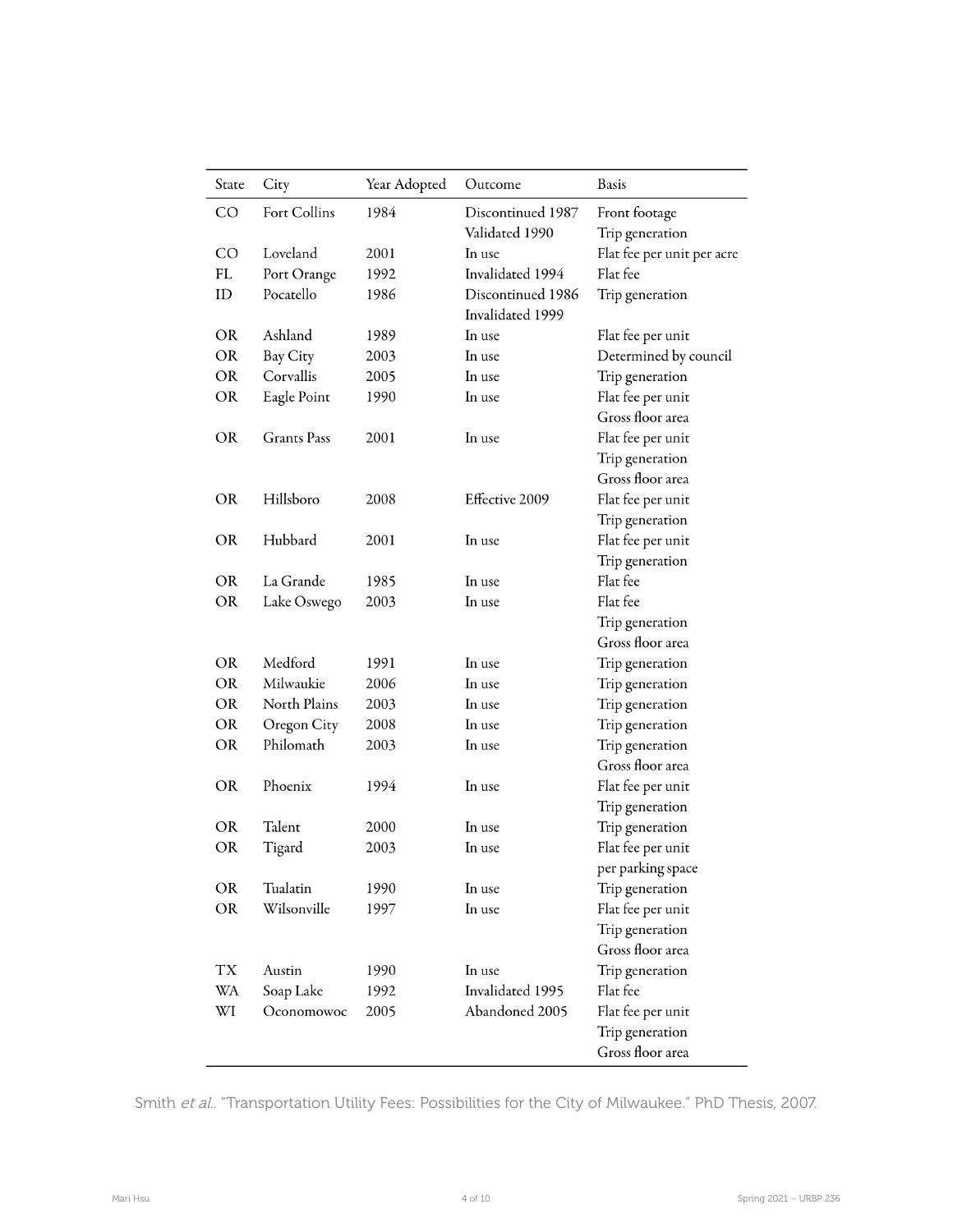more accurately reflect local transport infrastructure use. This was specifically based on development code requirements rather than existing parking so as not to introduce inequalities for businesses that benefit from shared or on-street parking. It was also a compromise with the local grocery stores, who generate high numbers of trips, were willing to support.

This compromise illustrates one way to balance SMFs between a small local stores and the big box stores. Solely using the ITE trip generation rubric, they would both pay the same amount of SMF but this would be a disproportionately heavy burden on smaller stores. However, a big box store's huge and dedicated parking lot is factored into their SMF, it can serve as a multiplier for their SMF – with such a large parking lot, they are likely generating more trips anyway. The small handful of shared street parking spaces (and any proximity to transit) of the small store will not provide the same multiplier, and may even reduce their SMF. For existing buildings, this is an easy calculation to make. For new construction, Tigard bases the calculation on the parking construction requirements dictated by development codes.

The impact of a parking basis on TUFs for residential properties would not be hugely different – there are still building requirements for provision of parking spaces based on size of the residence, number of planned occupants, etc. There are equity implications that would need to be investigated for multi-generational households and unconventional parking (cars on the lawn, for example), among other equity factors. It is imperative to create a fee structure that does not disproportionately burden low- and fixed-income households. The political feasibility of an income-based modifier for a TUF could be increased by adding a little bit of up-front administrative overhead for managing such a program along similar lines to development incentives for low-income housing and other Utility Assistance Programs. Like with any government assistance program, there is always worry of cheats but an investigation of the numbers shows that this is a negligible minority of

Mari Hsu Spring 2021 – URBP 236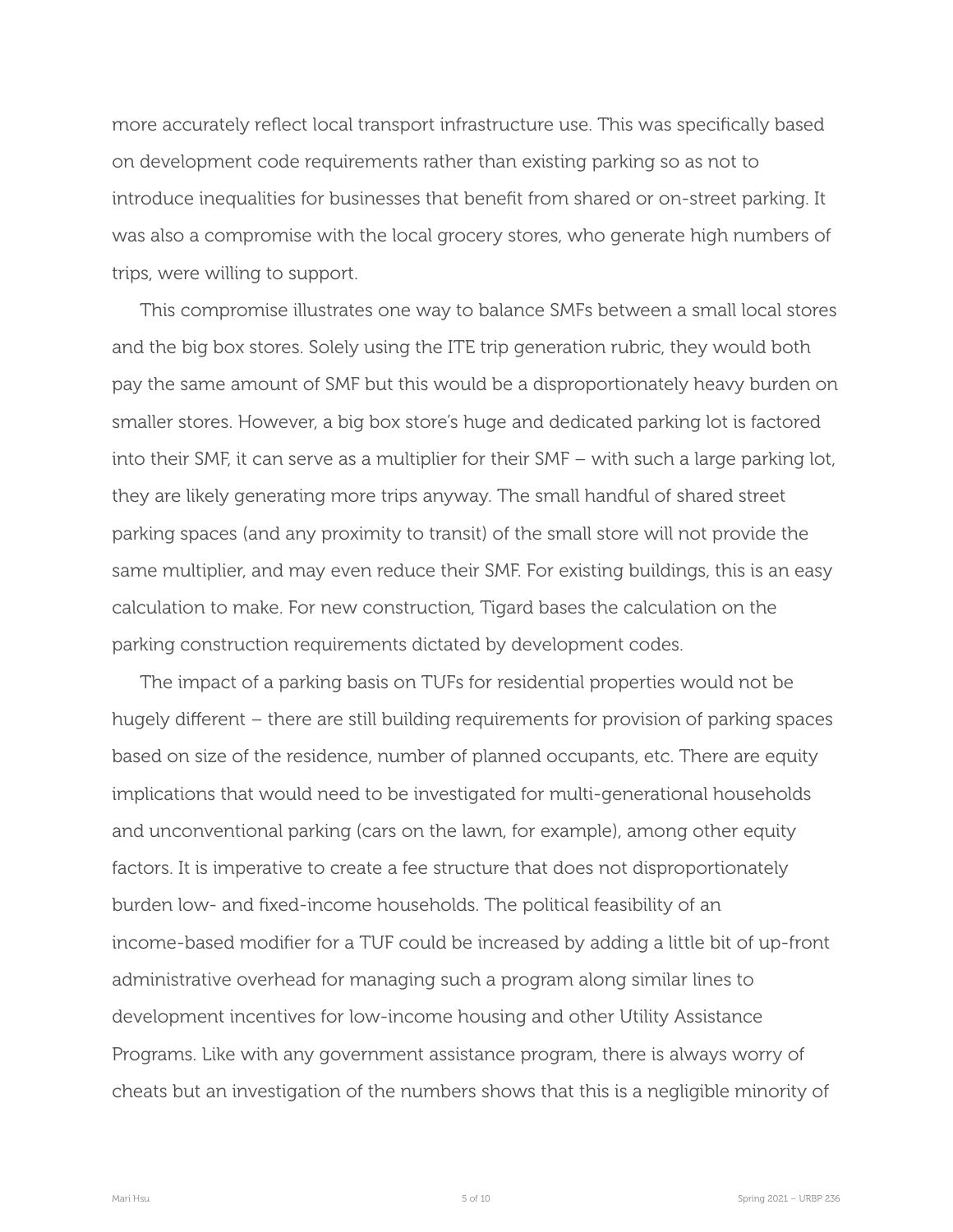$c$ ases  $10$ 

However, parking requirements in development codes can change on a more frequent basis than a municipality will want to adjust assessment of a TUF. This added overhead is something that Tigard is currently dealing with, as their building code parking requirements are changing. The administrative overhead of having to adjust their SMF is inspiring removing parking altogether from the SMF calculation. Instead, they are planning to align with the ITE trip generation rates, along with other adjustments, to create a more stable basis for their fees.

#### 2.1 TUF Parking Analysis Suggestions

To understand where this could work in California, a comparison would need to be done of Tigard / Ashland / Florence with California cities to see if there are opportunities to adopt the same version that they're using. This model would then need to be extended to include areas that do not have similar size / density, to ensure that more urban and more rural areas are not left out of the new revenue stream.

- Legal challenges on tax vs fee $^{11}$
- Understanding administrative and cost issues and benefits
- Funding street maintenance or transit operations/maintenance
- Further questions for Tigard (and Ashland / Florence) :
	- residential vs commercial assessments & allowances
	- annual revenue from TUF/SMF
		- \* Tigard : about \$2mil each year since 2017<sup>12</sup>
		- \* Ashland : (unknown)
		- $\star$  Florence : about \$200k? unclear<sup>13</sup>

<sup>10.</sup> Josh Levin, The Queen: The Forgotten Life Behind an American Myth (Little Brown and Co., 2019)

<sup>11.</sup> Dr Shishir Mathur, "Utility Fee to Fund Transit in California," California State University

Transportation Consortium, [Online.] [https: / / transweb . sjsu . edu / csutc / research / utc / Utility Fee](https://transweb.sjsu.edu/csutc/research/utc/Utility-Fee-Fund-Transit-California)  Fund-Transit-California

<sup>12.</sup> City of Tigard, Oregon, Adopted Budget Fiscal Year 2019 – 2020, 2019, pg 58

<sup>13.</sup> City of Florence, Oregon, Biennial Budget 2019 – 2021, 2019, pg 36, [https://www.ci.florence.or.us/](https://www.ci.florence.or.us/sites/default/files/fileattachments/finance/page/925/adopted_fy_2019-2021_budget_document_final_with_links.pdf) sites/default/files/fileattachments/finance/page/925/adopted\_fy\_2019-2021\_budget\_document\_final\_ [with\\_links.pdf](https://www.ci.florence.or.us/sites/default/files/fileattachments/finance/page/925/adopted_fy_2019-2021_budget_document_final_with_links.pdf)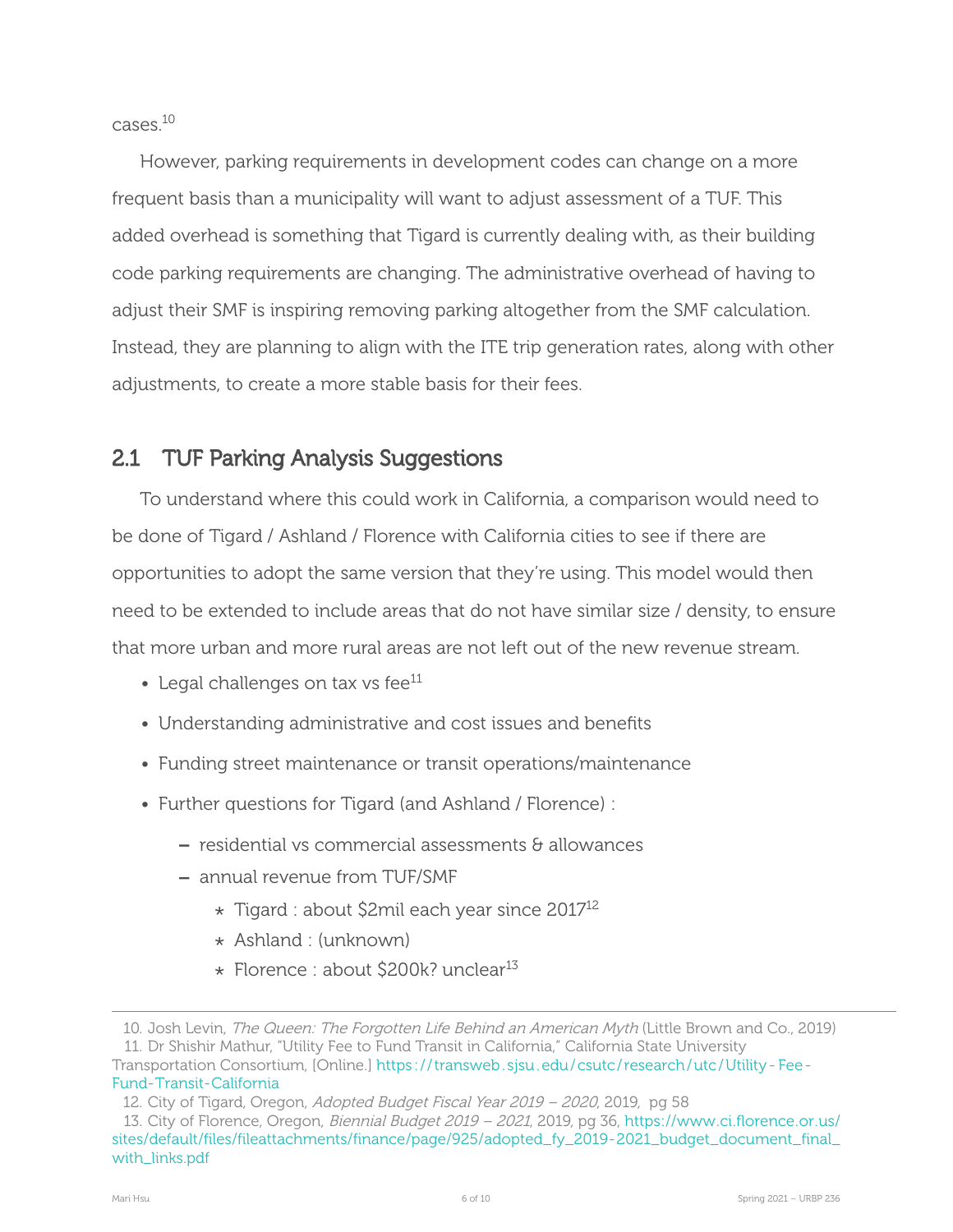- cost of administering program
- extent of popular support/opposition
- how exceptions are handled
- equity concerns and how they were addressed
- allowances for more urban or rural areas

#### 2.2 TUF Parking Conclusions

Many issues arise when using parking in the TUF calculation. Being based on building codes' parking requirements at the time, it may change more often than is suitable to reassess such a wide-ranging fee. Relatedly, there is a lot of administrative overhead when changing the assessment rubric of a TUF as they will have to be reassessed for all properties to ensure that the new parking requirements do not create disproportionate fee burdens on BIPOC / minority-owned small businesses. (The current discussion focuses on commercial property fees; residential fees will be addressed later.) This and other administrative issues have led Tigard to begin the switch to ITE trip generation rates as the sole basis for their TUF. This is something that California would need to consider when looking at incorporating parking requirements into TUFs. With the ongoing efforts to adjust CEQA and general parking requirements, perhaps finding another way to modify TUFs to provide incentive for locating near transit would be simpler and more feasible.

Oregon and California seem to share similar trajectories in many state-level decisions; it seems worth investigating the potential for using parking requirements as part of a TUF assessment. With Tigard's cautionary tale, though, it seems worth exploring some other options as well.

# 3 Other Options : An Overview

Instead of fully replacing ITE trip generation rates, there are some modifiers that could be used on those rates to allow local adjustments for accuracy :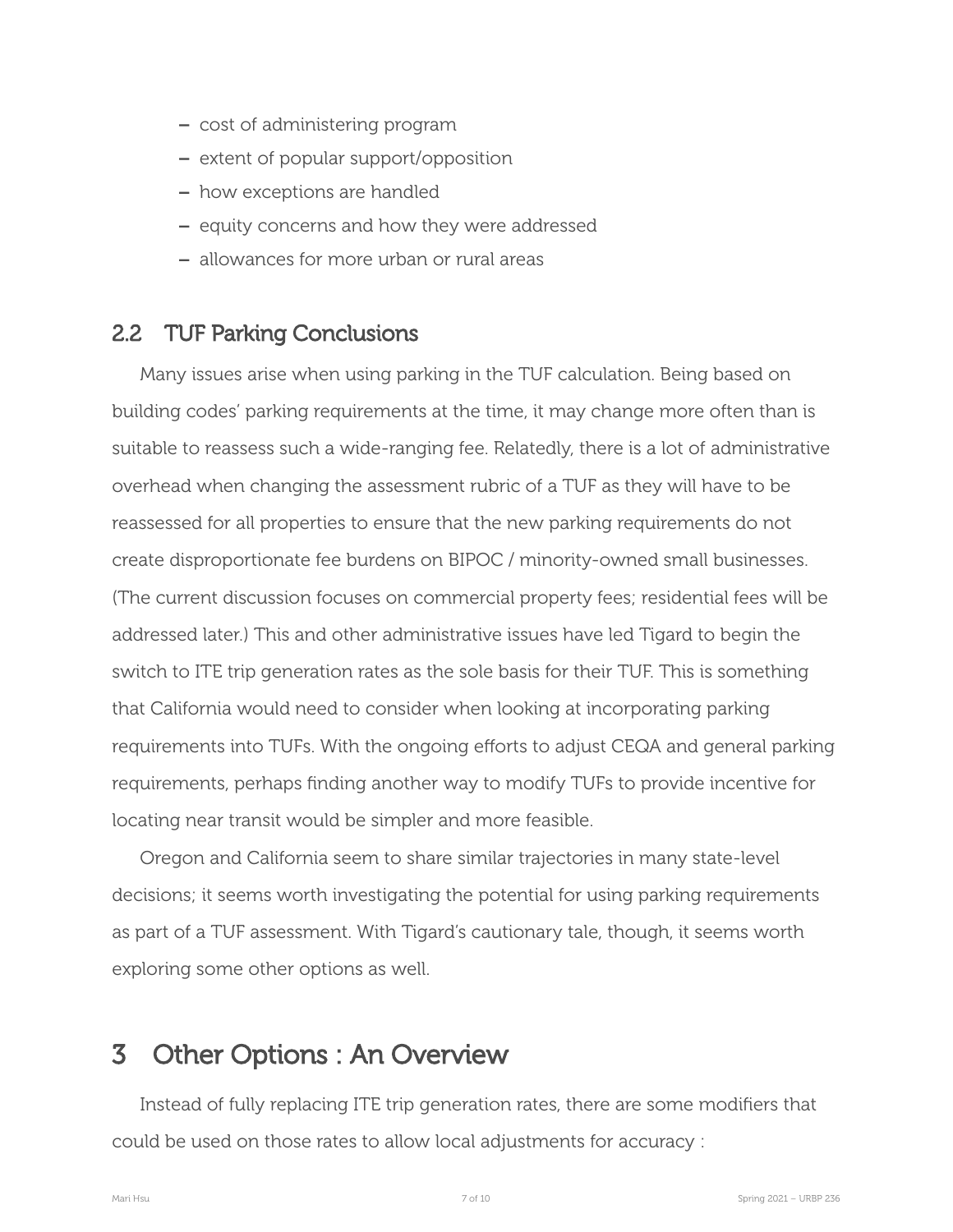- distance from transit stops (found but then lost a citation for usage)
- VMT as a modifier or a full proxy
- Walk Score® modifier<sup>14</sup>

With the use of VMT to measure traffic impacts for CEQA,<sup>15</sup> it would be worthwhile to explore the potential to use VMT as either a full proxy for trip generation or a modifier of ITE trip generation rates to calculate TUFs in California. Cities such as Fremont have already done broad VMT calculations for their jurisdictions,<sup>16</sup> so this would not necessarily be an additional administrative cost to implementing VMT as a TUF basis.

Using the new VMT calculations on newly-developed land as TUF basis / modifier could prevent some of the administrative headaches of using parking requirements. There is still potential for change, though, and any TUFs would have to be re-assessed at the time of the change. This has the potential to address issues of equity, as it is no longer based on ITE's suburban vehicle trips. However, it is still based on vehicle miles and does not include non-vehicle travel

# 4 Summary

There are many different angles on TUFs that California municipalities can look into. It would also be imperative for California to work with local communities to understand political desirability of a TUF in all areas. It's unlikely that a state-wide TUF would succeed, but it seems achievable for local jurisdictions to get it onto a ballot. With some strategic negotiations, and a well-thought-out equity plan, I think that some areas would support and benefit from TUFs.

<sup>14.</sup> "Walk Score ®," 2017. [Online.] <https://www.walkscore.com/>

<sup>15.</sup> "Senate Bill (SB) 743 Implementation," Caltrans, October 2020. [Online.] [https://dot.ca.gov/program](https://dot.ca.gov/programs/transportation-planning/office-of-smart-mobility-climate-change/sb-743) s/transportation-planning/office-of-smart-mobility-climate-change/sb-743

<sup>16.</sup> Nelson\Nygaard Consulting Associates, City of Fremont VMT Analysis Tools, Data Review, and Relevance for Fremont Memo, technical report (September 2019), https://mtc.ca.gov/tools-andresources/digital-library/city-fremont-vmt-analysis-tools-data-review-and-relevance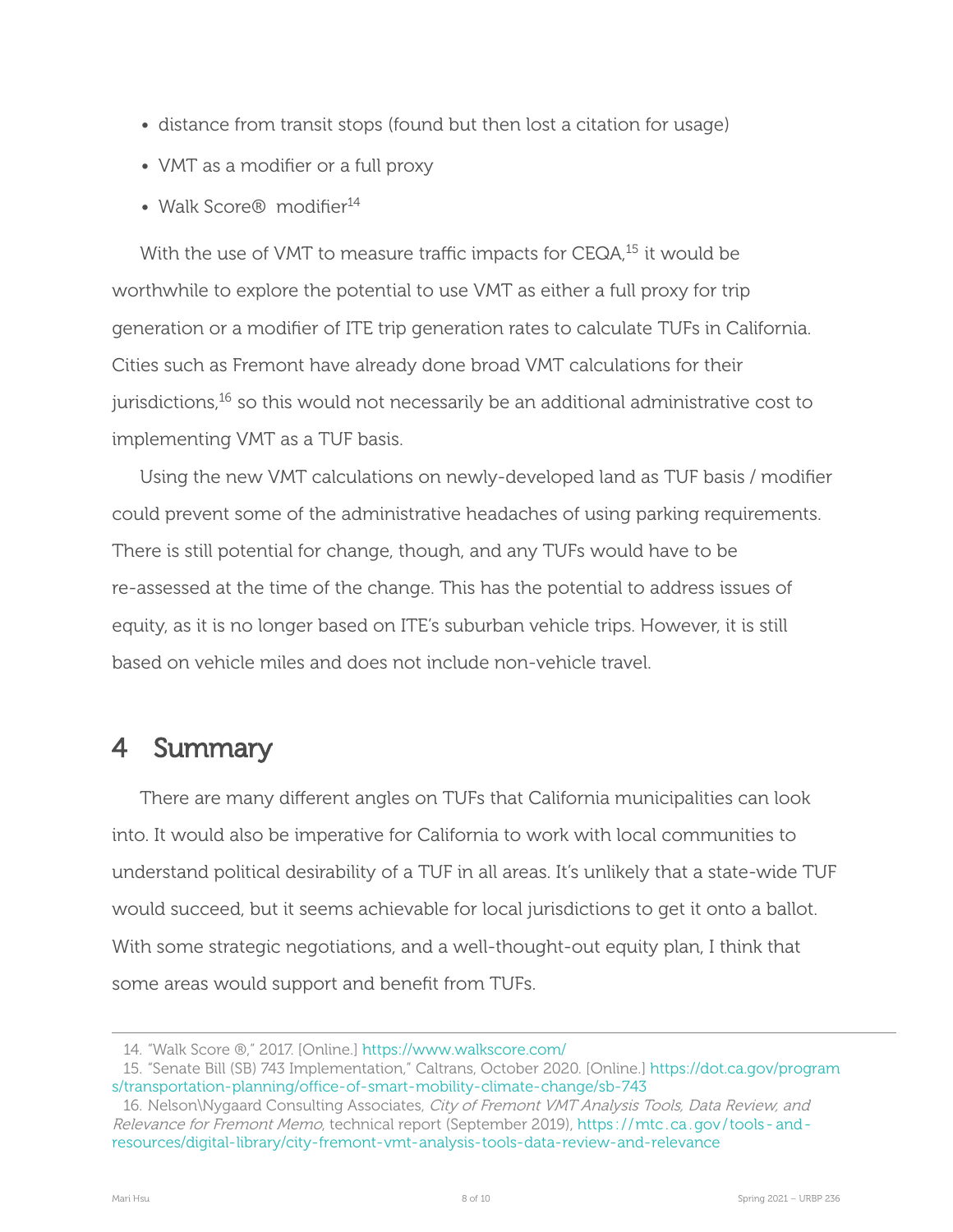# References

- Associates, Nelson\Nygaard Consulting. City of Fremont VMT Analysis Tools, Data Review, and Relevance for Fremont Memo. Technical report. September 2019. https://mtc.ca.gov/tools-and-resources/digital-library/city-fremont-vmtanalysis-tools-data-review-and-relevance.
- "Senate Bill (SB) 743 Implementation." Caltrans. October 2020. [Online.] [https: / /dot.](https://dot.ca.gov/programs/transportation-planning/office-of-smart-mobility-climate-change/sb-743) ca.gov/programs/transportation-planning/office-of-smart-mobility-climatechange/sb-743.
- Coon, Arthur F. "Is "Parking" Really A CEQA Impact? Same As It Ever Was!" JDSupra Blog, June 26, 2013. https://www.jdsupra.com/legalnews/is-parking-really-acega-impact-same-53939/.
- Florence, Oregon, City of. Biennial Budget 2019 2021, 2019. [https://www.ci.florence.](https://www.ci.florence.or.us/sites/default/files/fileattachments/finance/page/925/adopted_fy_2019-2021_budget_document_final_with_links.pdf) [or.us/sites/default/files/fileattachments/finance/page/925/adopted\\_fy\\_2019](https://www.ci.florence.or.us/sites/default/files/fileattachments/finance/page/925/adopted_fy_2019-2021_budget_document_final_with_links.pdf) [2021\\_budget\\_document\\_final\\_with\\_links.pdf](https://www.ci.florence.or.us/sites/default/files/fileattachments/finance/page/925/adopted_fy_2019-2021_budget_document_final_with_links.pdf).
- "Trip Generation FAQs." Institute of Transportation Engineers. 2019. [Online.] [https:](https://www.ite.org/pub/?id=aeb2c28f%2D0421%2D661d%2D67f3%2Df4933d1f2c45) [//www.ite.org/pub/?id=aeb2c28f%2D0421%2D661d%2D67f3%2Df4933d1f2c45.](https://www.ite.org/pub/?id=aeb2c28f%2D0421%2D661d%2D67f3%2Df4933d1f2c45)
- Levin, Josh. The Queen: The Forgotten Life Behind an American Myth. Little Brown and Co., 2019.
- Mathur, Dr Shishir. "Utility Fee to Fund Transit in California." California State University Transportation Consortium. [Online.] [https://transweb.sjsu.edu/csutc/research/](https://transweb.sjsu.edu/csutc/research/utc/Utility-Fee-Fund-Transit-California) utc/Utility-Fee-Fund-Transit-California.
- McCourt, R., B. Bochner, S. Dock, K. Clifton, K. Currans, and P. Gibson et al. *Urban and* Person Trip Generation White Paper. Technical report. 2016. [Online]. https:// [www.ite.org/pub/?id=a3b0272a%2Daa7e%2D11a2%2D45b9%2D51f2353dd32e.](https://www.ite.org/pub/?id=a3b0272a%2Daa7e%2D11a2%2D45b9%2D51f2353dd32e)
- PhD, Donald Shoup. "Parking Reforms." [Online.] [https : / / www . shoupdogg . com /](https://www.shoupdogg.com/reforms/) [reforms/](https://www.shoupdogg.com/reforms/).
- Rogers, S A. "Free of Parking: Cities Have a Lot to Gain from Recycling Car-Centric Space." 99 Percent Invisible, March 1, 2019. [https://99percentinvisible.org/article/](https://99percentinvisible.org/article/free-of-parking-cities-have-a-lot-to-gain-from-recycling-car-centric-space/) free-of-parking-cities-have-a-lot-to-gain-from-recycling-car-centric-space/.